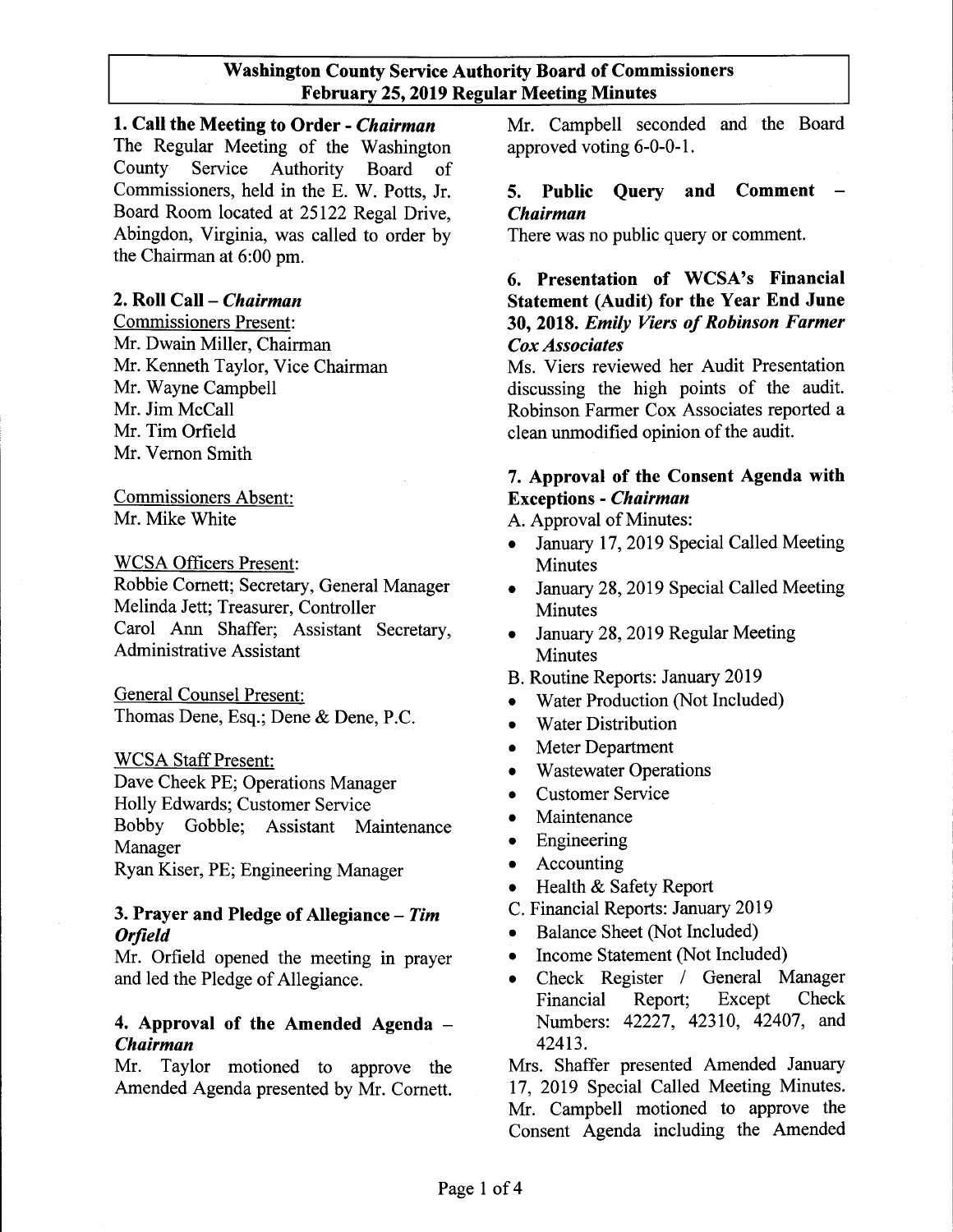## Washington County Service Authority Board of Commissioners February 25, 2019 Regular Meeting Minutes

January 17, 2019 Special Called Meeting 13. Administration Report and Update -Minutes. Mr. Smith seconded and the *Holly Edwards* motion carried with a 6-0 vote. An outline of the presentation Mrs. Edwards

# 8. Consideration of Checks 42227 to Misty Mountain Spring Water Company for \$31.90 and 42310 to The Corporate Image \$2,411.90 - *Chairman*

Mr. Orfield abstained from discussions on Item 8 as he is employed by Food City. Mr. Campbell motioned to approve Check Numbers 42227 and 42310. Mr. Taylor seconded and the Board approved with a 5- 0-I-I vote.

# 9. Consideration of Check 42407 to King General Contractors Inc. for \$91,168.71 - *Chairman*

As an employee of King General Contractors Inc., Mr. McCall abstained from discussing or voting on this Agenda Item.

Mr. Taylor motioned to approve check number 42407. Mr. Campbell seconded and the Board agreed voting 5-0-1-1.

# 10. Consideration of Check 42413 to Mountain Materials LLC for \$122.04 - *Chairman*

Mr. Taylor abstained from discussion or voting on check number 42413 as he is employed by Mountain Materials, LLC.

Mr. Campbell motioned to approve the check, Mr. McCall seconded and the motion carried with a 5-0-1-1 vote.

# 11. Legal Counsel Report and Update - *Thomas Dene*

Mr. Dene had nothing new to report.

# 12. Operations Report and Update - *Dave Cheek* / *Larry Thomas*

Mr. Cheek and Mr. Thomas reviewed the attached presentation (outline) with the Board.

discussed with the Board is attached.

# 14. Water and Wastewater Construction Projects Update - *Ryan Kiser*

During Mr. Kiser's review of his presentation (attached) he asked the Board to consider authorizing staff to apply for VDH funding for Mendota and Archery Range Road / Mary's Chapel and approve WCSA contributing \$1,500 per committed connection:

Mr. McCall motioned to approve, Mr. Taylor seconded and the Motion carried with a unanimous vote of 6-0-0-1.

Mr. Kiser also asked the Board to consider approving the solicitation of User Agreements for the future Phase 2B Sewer Project.

Mr. Taylor motioned to approve the solicitation of User Agreements, Mr. Campbell seconded. The Board agreed voting 6-0.

# 15. Consideration of Rattle Creek Road Water System Extension Bids - *Ryan Kiser*

Mr. Kiser asked the Board's consideration to award Option 1 to Little Henry's Excavating and Paving Inc. in the amount of \$310,501. Mr. Campbell motioned to award Option 1 to Little Henry's Excavating and Paving, Inc. Mr. McCall followed with a second and the Board voted 6-0 approving the motion.

# 16. Motion to Closed Meeting -7:27 pm

Mr. Campbell moved that Board of Commissioners of the WCSA adjourn to Closed Meeting in accordance with the Virginia Freedom of Information Act,

1. Code of Virginia Section 2.2-3711 Paragraph (A) (7): Actual Litigation: Consultation with legal counsel and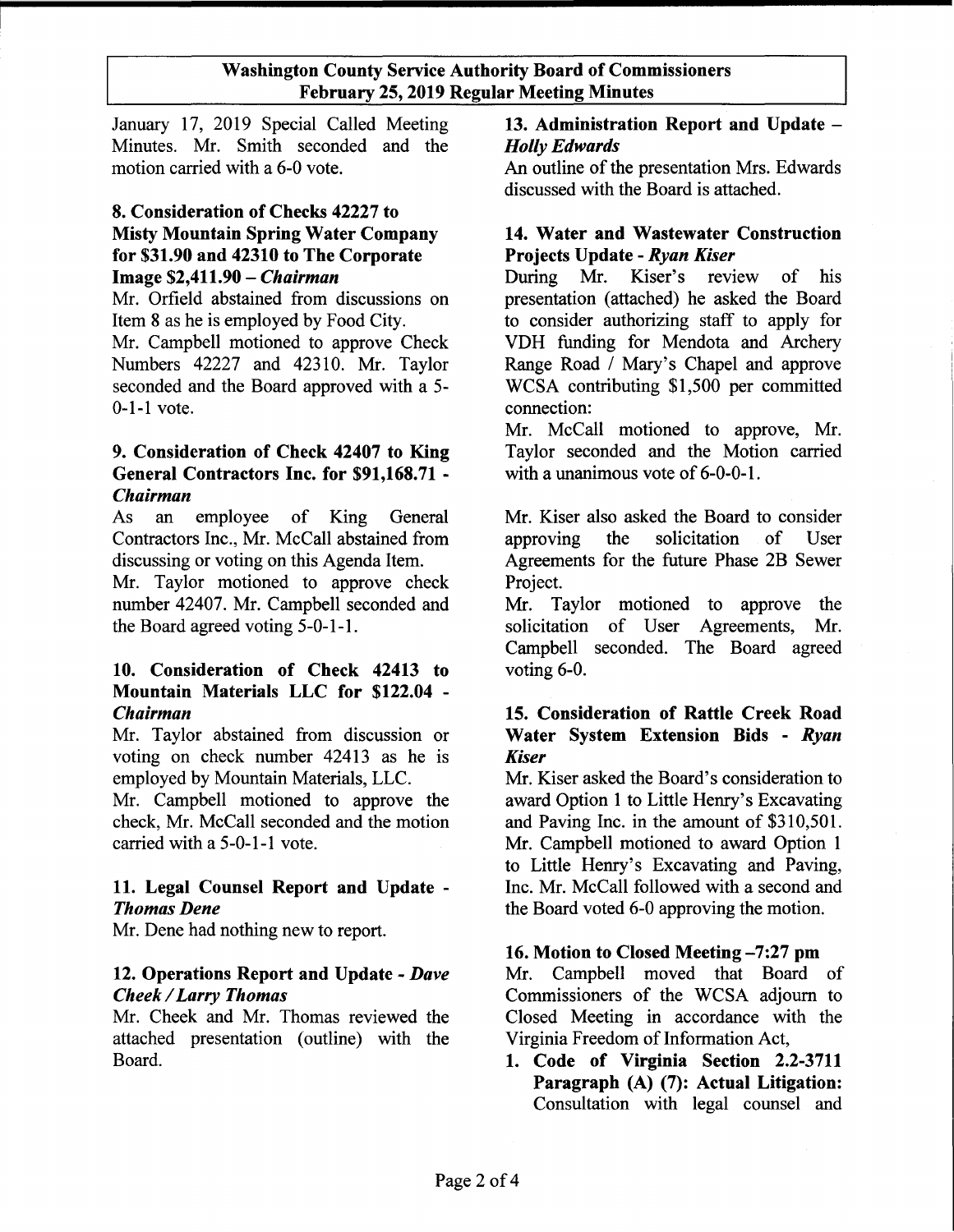# Washington County Service Authority Board of Commissioners February 25, 2019 Regular Meeting Minutes

briefings by staff members pertaining to actual litigation, where such consultation or briefing in open meeting would adversely affect the negotiating or litigating posture of the WCSA, specifically involving the case of Washington County Service Authority v. Bundy, currently pending in the Circuit Court of Washington County, Virginia.

2. Code of Virginia Section 2.2-3711 Paragraph (A) (7): probable Litigation

Consultation with legal counsel and briefings by staff members pertaining to probable litigation, which the Board or its legal counsel has a reasonable basis to believe will be commenced by or against a know party, where such consultation or briefing in open meeting would adversely affect the negotiating or litigating posture of the WCSA.

3. Code of Virginia Section 2.2-3711 Paragraph (A) (8): Consultation with Legal Counsel:

Consultation with legal counsel employed or retained by a public body regarding specific legal natters requiring the provision of legal advice by such counsel, specifically involving the WCSA's rights and obligations under one or more contracts to which WCSA is a party

- 4. Code of Virginia Section 2.2-3711 Paragraph (A) (1): Personnel Discussion regarding the disciplining of a specific public employee of the WCSA.
- 5. Code of Virginia Section 2.2-3711 Paragraph (A) (3): Disposition of Public Property

Discussion or consideration of the disposition of publicly held real property, where discussion in an open meeting would adversely affect the bargaining position or negotiating strategy of the WCSA.

In addition to the Board the presence of Thomas Dene, WCSA General Counsel and Robbie Cornett, WCSA General Manager and were requested.

Mr. Taylor seconded and the Board approved voting 6-0-0-1.

# 17. Motion to Open Meeting – 9:05 pm

Mr. Taylor moved the Board return to Open Session. Mr. McCall seconded and the Board approved voting 6-0-0-1.

Mr. Campbell read the following Certification of Closed Meeting:

Whereas, the Board of Commissioners of the Washington County Service Authority has convened a Closed Meeting on this date pursuant to an affirmative recorded vote and in accordance with the provisions of the Virginia Freedom of Information Act;

And Whereas, Section 2.2-3712 Paragraph D of the Code of Virginia requires a certification by this Authority that such Closed Meeting was conducted in conformity with Virginia law;

And Now, therefore, be it resolved that the Board of Commissioners of the Washington County Service Authority hereby certifies that to the best of each member's knowledge, (1) only public business matters lawfully exempted from open meeting<br>requirements by Virginia law were requirements by Virginia law were discussed in the Closed Meeting to which this certification resolution applies, and (2) only such public business matters as were identified in the motion convening the Closed Meeting were heard, discussed or considered by the Board.

Aye by Mr. Campbell, Mr. Taylor, Mr. Miller, Mr. McCall, Mr. Orfield and Mr. Smith confirming no outside discussion took place other than Closed Meeting topics.

# 18. Late Items - *Chairman*

Mr. Campbell made a motion to approve the attached Resolution. Mr. Taylor seconded and the Board approved voting  $6-0-0-1$ .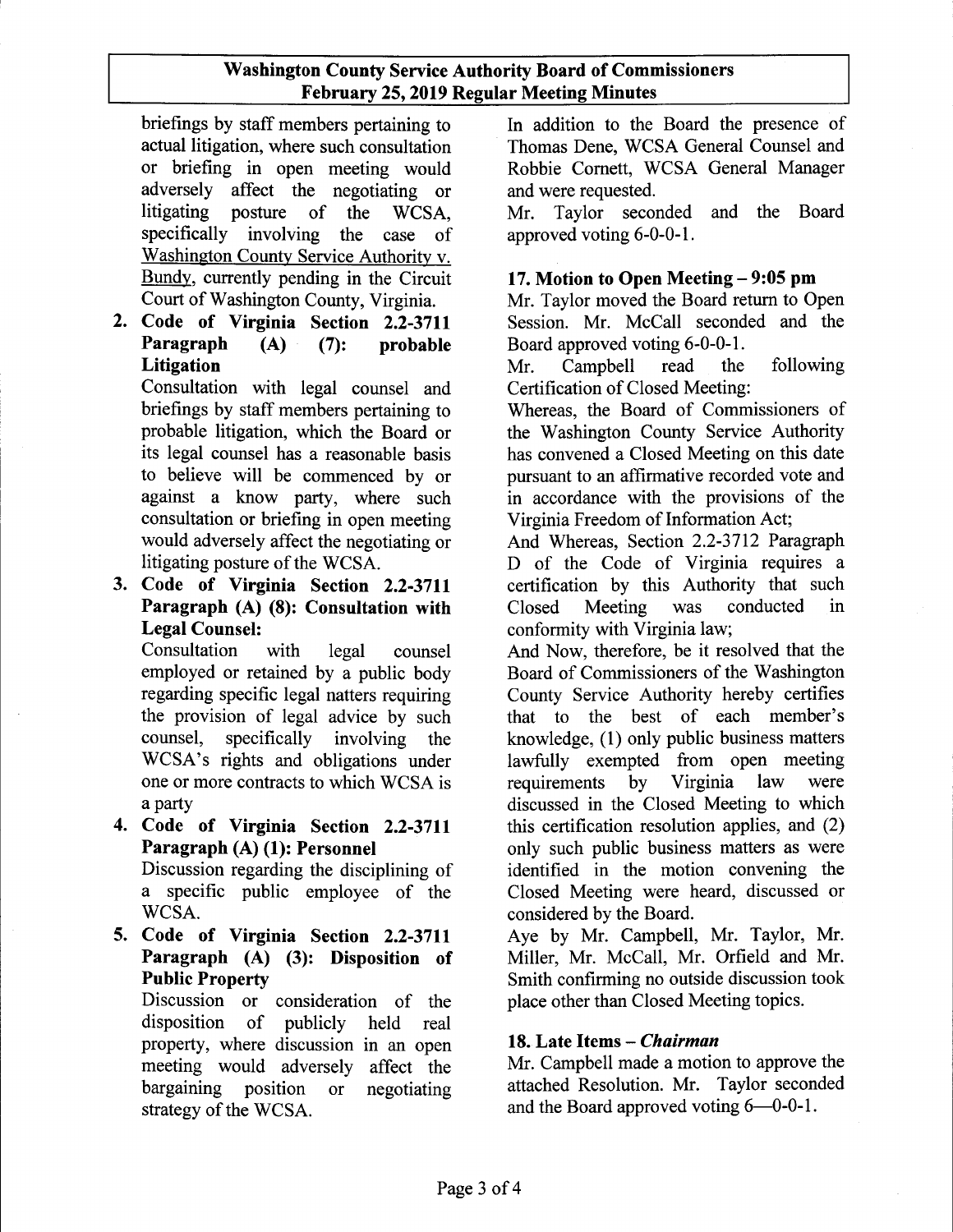Mr. Taylor made a motion to authorize and direct the General Manager to advertise, to request Statements of Qualifications from engineering professionals, for the completion of the PER for the Lee Highway Corridor Sewer Project; reserving the right to award design, bidding and construction: Mr. Campbell seconded and the Board approved voting 5-0-1-1 with Mr. Orfield abstaining.

# **19. Adjourn - 9:10 pm**

Mr. Smith made a motion to adjourn, Mr. McCall seconded and the Board approved voting 6-0-0-1.

Que pill

Mr. Dwain Miller, Chairman

Carol Ann Shaffer, Assistant Secretary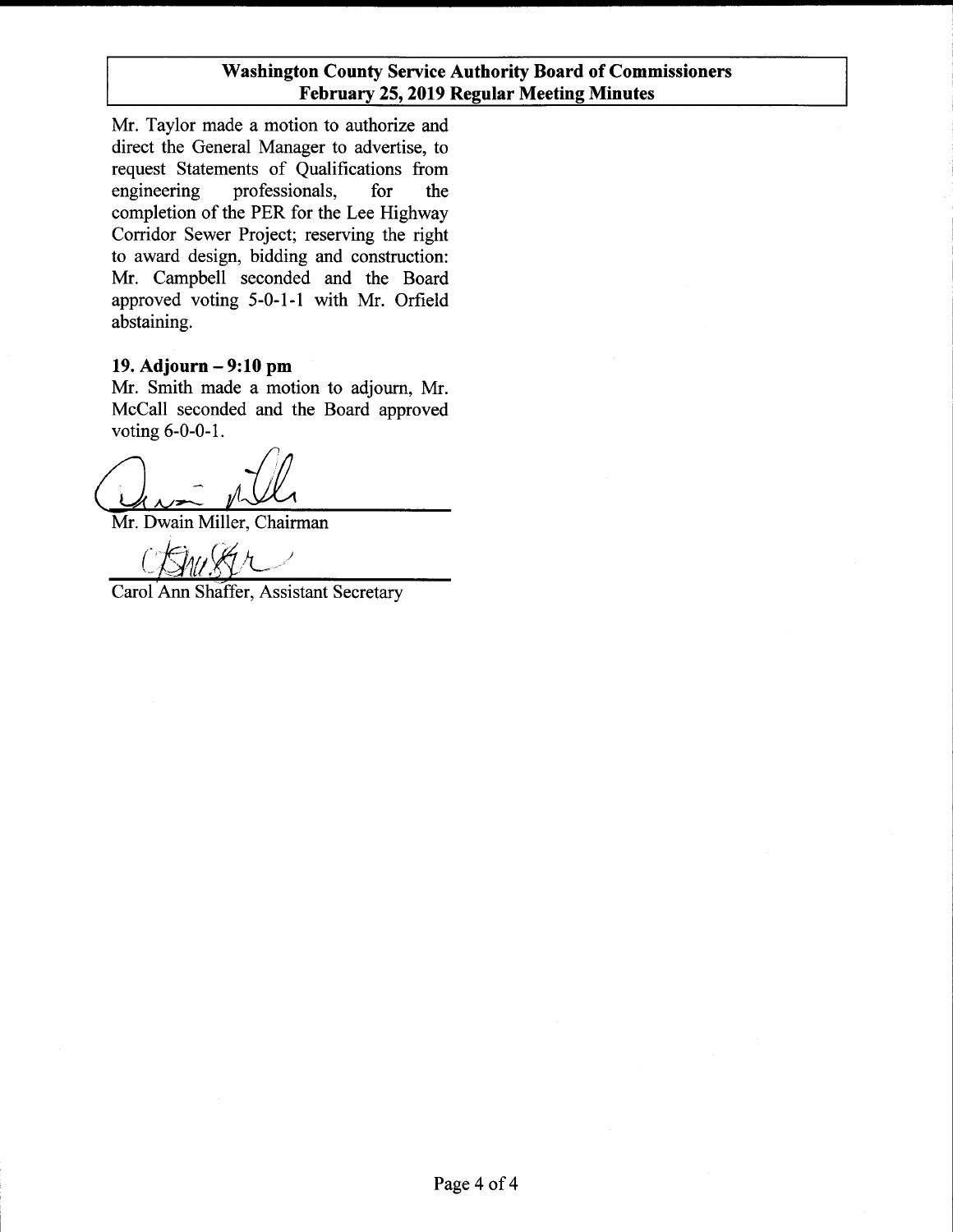#### <sup>1</sup> [jjJ **January 2019 Operational Update**

February 25, 2019

#### **2 Discussion Items**

- ~People
- ~Safety
- Department Highlights
- Forward Looking Statement

#### 3 **Safety**

- ▶ Confined Space and Trench Safety
	- Working with Hands on Confined Space and Trench Safety Training in 2019

### 4 **2019 January Water Production Highlights**

- ▶ Mill Creek
	- Mill Creek Plant Replacement
	- Built to Approved Plans and Specifications (Currently Less than 10 Change Orders)
		- Partial Substantial Completion Certificate Received by Owner from Engineer
		- Owner Requested Testing Verification from Engineer to Support Partial Completion Certificate
	- On Time (Currently Our Records show 269 days after Revised Completion Date (June 1, 2018))
	- $\cdot$  Owner has been generous with additional days
	- Owner Liability in Additional Project Administration and RPR Costs
	- TOC has Additional Water Costs
	- WCSA has Additional Water Cost to Customers in that area
	- On Budget
		- Currently Our Records show us to be about \$500,000 under budget for Project

#### 5 **2019 January Water Production Highlights**

- ~MiII Creek
	- Mill Creek Plant Replacement Current
	- Evoqua Engineer just completed 2nd site visit.
		- Maintenance Wash in Automatic Confirmed
		- $\cdot$  Both Units Operate Simultaneously Confirmed
	- All Alarms and Set-Points Verified Confirmed
	- $\cdot$  WCSA now operating both units at the same time  $-$  Putting Water back into the WCSA system towards Mid-Mountain
	- Anticipate Discussions with Engineer and Contractor on Partial Substantial, Substantial, Final and Owner Acceptance Test (90 Day Trial) in the next 5 to 10 working days.

#### 6 **Water Quality**

PRESENTED BY: LARRY THOMAS FEBRUARY 25, 2019

7 **Points of Interest**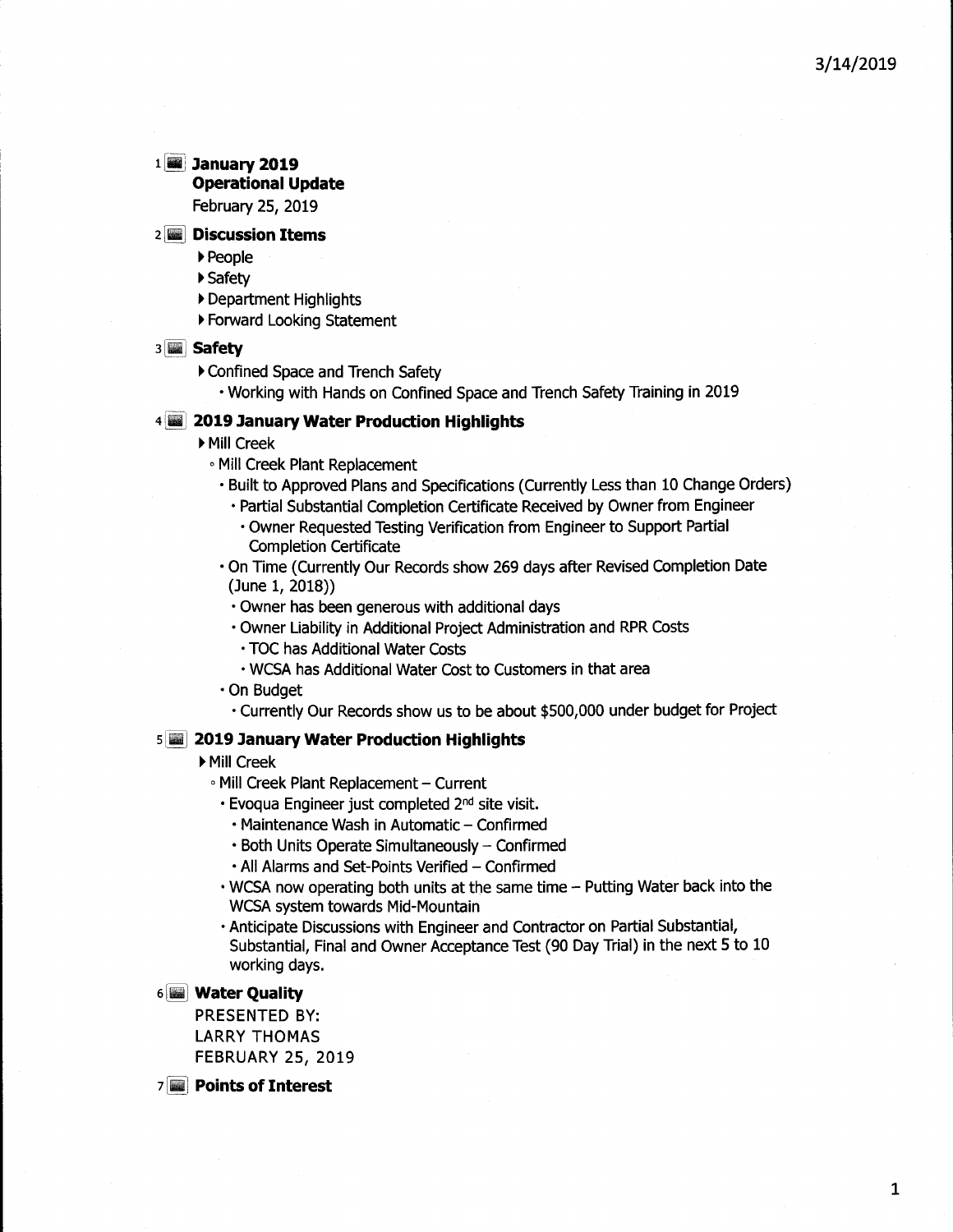- Water Temperature and Time Travel
- Line Size Compared to Line Usage
- Water Flow
- Tank Turnover

8 **Points of Interest**

- 9 **Points of Interest**
- 10 ~1 **Points of Interest**
- 11 **Points of Interest**

#### 12 **Water Temperature**

- Monitoring the Water Temperature at the Water Treatment Plant
- Start Flushing at 68 F
- OCritical to Chlorine Loss
- Begin at 70 F

#### 13 **Water Temperature**

| Tank Temperature of Water on August 8, 2018 |                                |      |
|---------------------------------------------|--------------------------------|------|
| <b>TANK SITE</b>                            | <b>Water Temperature Flush</b> |      |
| <b>Water Treatment Plant</b>                | 73 F                           | 2.5  |
| Concrete Rt. 58                             | 73.4 F                         | 2.2  |
| <b>Metal Abingdon</b>                       | 75.4 F                         | 1.72 |
| Metal Rt. 19                                | 76.8 F                         | 1.44 |
| Metal Brumley Gap                           | 76.6                           | .71  |
|                                             |                                |      |

• Average Chlorine Loss at Brumley Gap Tank in 24 Hours is .2 to .3

• Leaving the Water Treatment Plant at 2.5

#### 14 **Line Size and Usage**

- Looking to Add Additional Flush Points
	- OKeep Chlorine Levels up
		- Brumley Gap
		- Poor Valley

#### 15 **Line Size and Usage**

Brumley Gap and Poor Valley

- Average of 147 gpd per House
	- 4.2 Miles of 10" Line = 90,478 Gallons
	- 2.8 Miles of  $8''$  Line = 38,586 Gallons
	- 4.7 Miles of  $6''$  Line =  $36,479$  Gallons
		- 11.7 Miles of Line 165,543 GallonsTOTAL
- 154 Taps -147 gpd =  $23,100$  gpd Usage
- Line Turnover Every 3 Days
- Need 366 Taps
- 1100 Taps to Turnover in 1 Day

#### 16 **Water Flow**

• Looking and Working on the Different Systems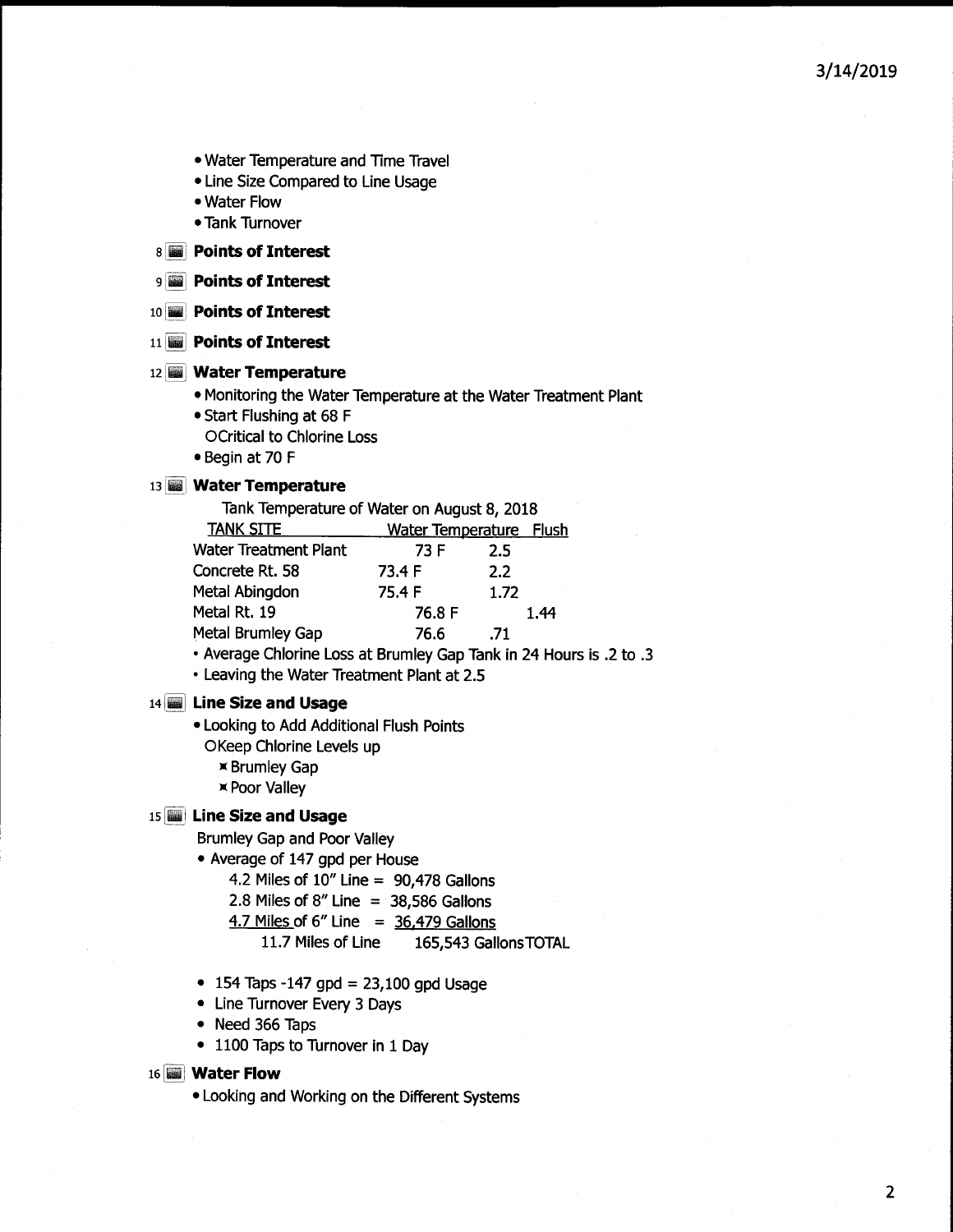• Flow Each Tank and Zone Each Tank Feeds **OFleet Road** 

#### 17 **Tank Turnover Rates**

• Looking for the Best Way to Fix Single Line Feeds at Different Tanks to Help with **Turnover** OBrumley Gap oPoor Valley

#### 18 **iii** Results

#### 19 **Results**

#### 20 **Looking Forward**

• Hyter's Gap

OModify Piping so that water will flow back to Smyth Co. Line

• Brumley

OStart flushing when MFDWP discharge temperature > 68F

OLet Data tell us where to flush more or less

• Other Areas

OUse same process and procedures to identify areas that could benefit from precision flushing

• Will Report Findings back to the Board in October

#### 21 **Questions**

#### 22 **2019 January Wastewater Process Highlights**

- Sure has rained a lot
- Team Assembled to work on 1&1
	- **Multiple Maintenance Crews Popping Man hole covers** 
		- Found sump pumps & storm water connections
- <sup>o</sup> Customer Service helping call customers who may have an issue
- <sup>o</sup> Waste Waterworking other areas of the system with insertion flowmeters to confirm 1&1 points and correlate flows to river levels. Goal is to identifyman holeto manhole where we need to camera
- Lot of good effort and communication
- Seeing very good critical thinking
- **▶ Issues** 
	- $\circ$  Cardinal Lane Overflow small but persistent (Think sumps and drains)
- Damascus Waste Water Treatment plant exceeding permit lot of man holes under water that do not normally go underwater

#### 23 **2019 January Distribution Highlights**

- $\blacktriangleright$  GIS working with field crews to develop app for fire hydrant annual inspections and fire flow documentation
	- . Now closing the loop with Washington County Emergency Management to insure they know and can distribute accurate information on when a hydrant is taken out of service or put into service
- Utility Coordinator Announced Retirement by end of July
	- **Working on updated job description and will internally post due to system knowledge** requirement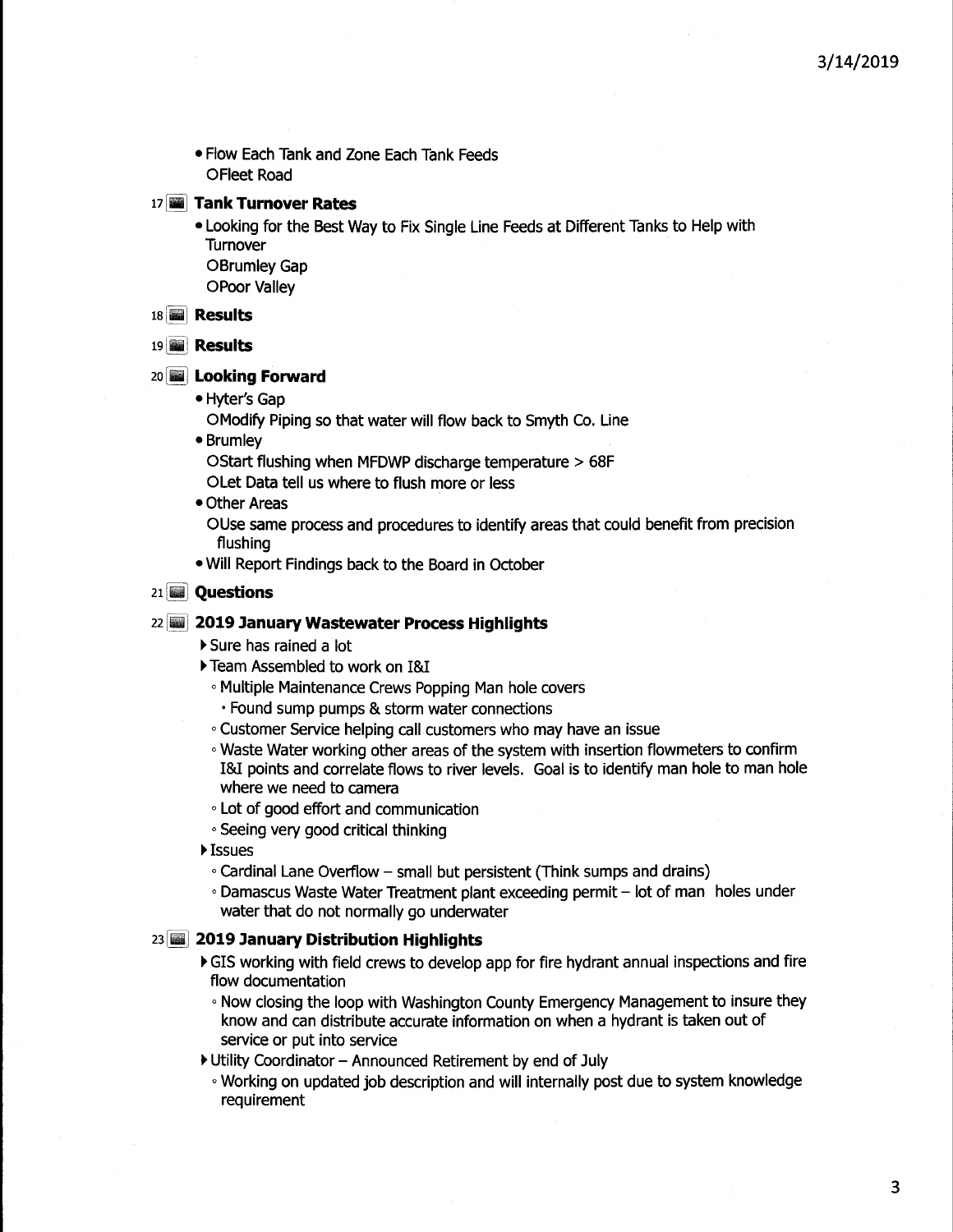- Cross Control/Back flow Prevention Holding meetings with Customer Service, Metering and other individuals who can help identify high risk customers.
	- <sup>o</sup> Identified several and already workingwith these high risk customers to install approved devices

### 24 **2019 January Metering Highlights**

#### 25 **2019 January Metering Highlights**

#### 26 **2019 January Water Maintenance Highlights**

Department Management

- <sup>o</sup> Really utilizing Planner to Maintain Assets
- <sup>o</sup> Engaging Crew Chiefs in Coverage
- ▶ Routine Activities

#### 27 **Monthly We are Tracking Under Budget**

#### 28 **Year to Date we are Tracking Under Budget**

#### 29 **Forward Looking Statement**

- Customer Relationships
	- <sup>o</sup> Fire Departments
	- $\cdot$  Hydrants & Training  $-$  Well in Progress
	- <sup>o</sup> Water& Sewer Customers
	- More Customer Engagement at Time of Contact
		- Door Hangers

~Quality

o System Pressure/Flow Variations as Detected During Hydrant Stress Tests

~Costs

- <sup>o</sup> Production Costs (Water Loss and 1&1)
- . Continue to work with all Departments to reduce Non Revenue Activities (NRA)
- o Hydrants as a Device to "Stress Test" our Water Delivery System to identify Problems Early
- <sup>o</sup> Construct Hydraulic Grade lines in our GIS to aid in Troubleshooting and Early **Detection**
- . Work with Engineering/Operations on How to Work Together to Obtain the Most Value in our Construction Projects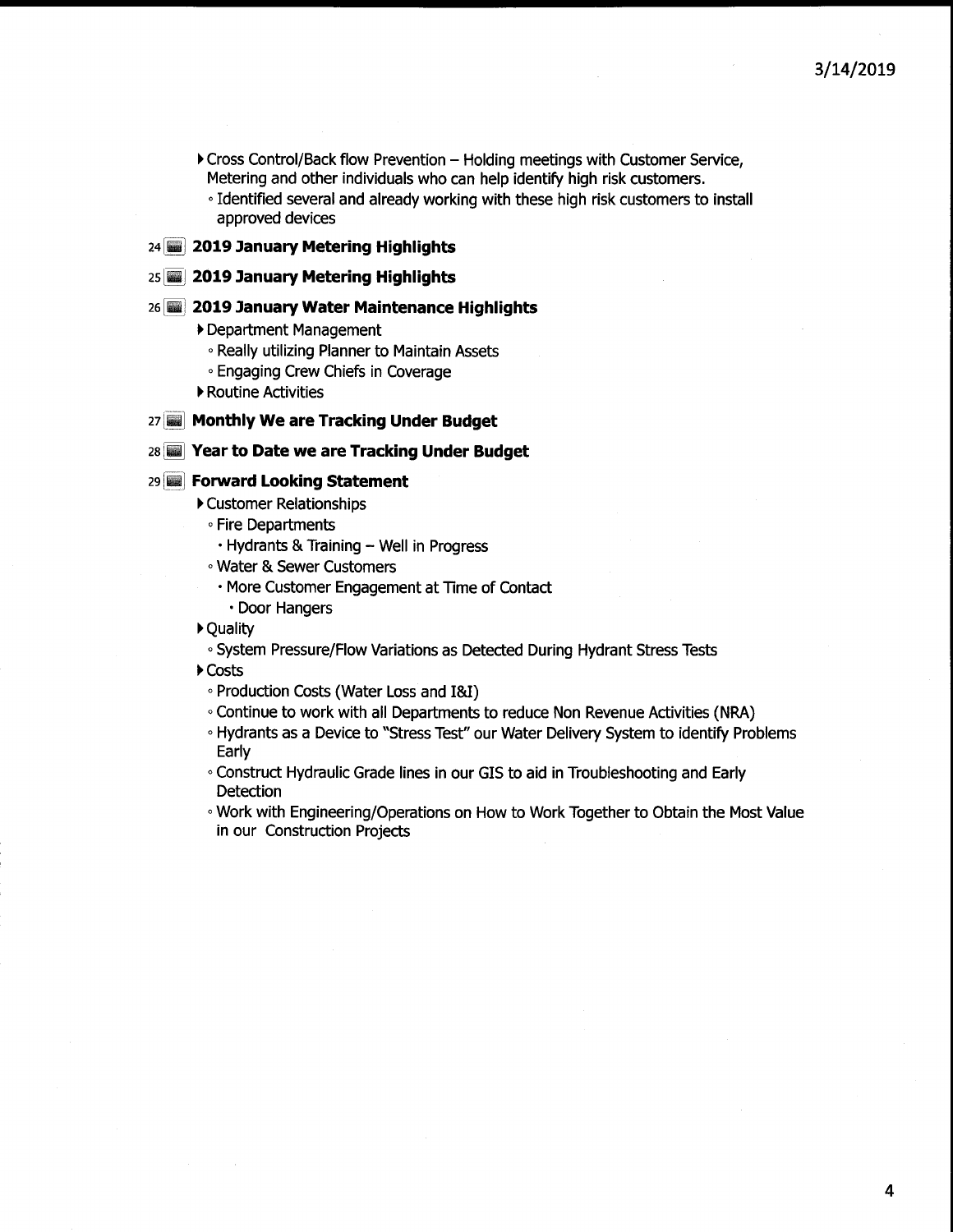#### 1 **ADMINISTRATION REPORT & UPDATE**

FEBRUARY 25, 2019

#### 2 **CUSTOMER SERVICE UPDATE**

- ·:·Harris Training
	- Training the week of March 18, 2019 on updated version of ICIS
- ·:·LNP-Lift for Non-Payment
	- February 6<sup>th</sup> we had 9 cut-offs; average for this class is 26
	- Record lowest number of cut-offs for all classes since 2016

#### 3 **ADMINISTRATION UPDATES**

·:·Strategic Planning & Rate Study Workshop #2

- Monday March 4, 2019 at 5:00
- All Board Members are encouraged to participate
- ·:·Health Insurance Consultant Procurement
	- In January Board meeting we reported that this service was in its 5<sup>th</sup> year and would need to be procured this year. After verifying this information we are in our fourth year; therefore we will procure for these services next year.
- \*Savings Account for Funds from MCA
	- Staff is taking steps to establish a new savings account to place the aggregate funds from MCA.
- **\*FY 2020 Budget** 
	- Staff to begin work soon
	- Anticipate a budget workshop in April 2019

#### 4 **BOARD INFORMATION**

- ·:·Board Training provided by VMUP
	- Will be held at WCSA on April 23, 2019
	- Training is expected to lastall day
	- Other local Government Officials are invited which will make for a good networking opportunity
	- More details regarding the agenda and topics are expected soon and will be shared with the Board and USDA Rural Development to see if this will meet some of the training now required by RD.

#### 5 **ENGINEERING UPDATES**

- ·:·Water Withdrawal Permit from DEQ
	- WCSA has received the DRAFT permit
	- Initially the permit appears positive. Don, Dave, Robbie & Lawrence Hoffman of CHA plan to review together soon
	- If acceptable, a 30 day comment period will have to be publically advertised
	- Based on comments received by DEQ, DEQ will determine the next step; hopefully it will be to issue the permit

#### 6 **ENGINEERING UPDATES**

\*Lee Highway Corridor Preliminary Engineering Report

- WCSA is awaiting the 100% Lee Highway Corridor Preliminary Engineering Report from the Lane Group
- Notice to proceed was issued December 13, 2018
- The first scheduled submission date was late December 2018
- The second scheduled submission date was early January 2019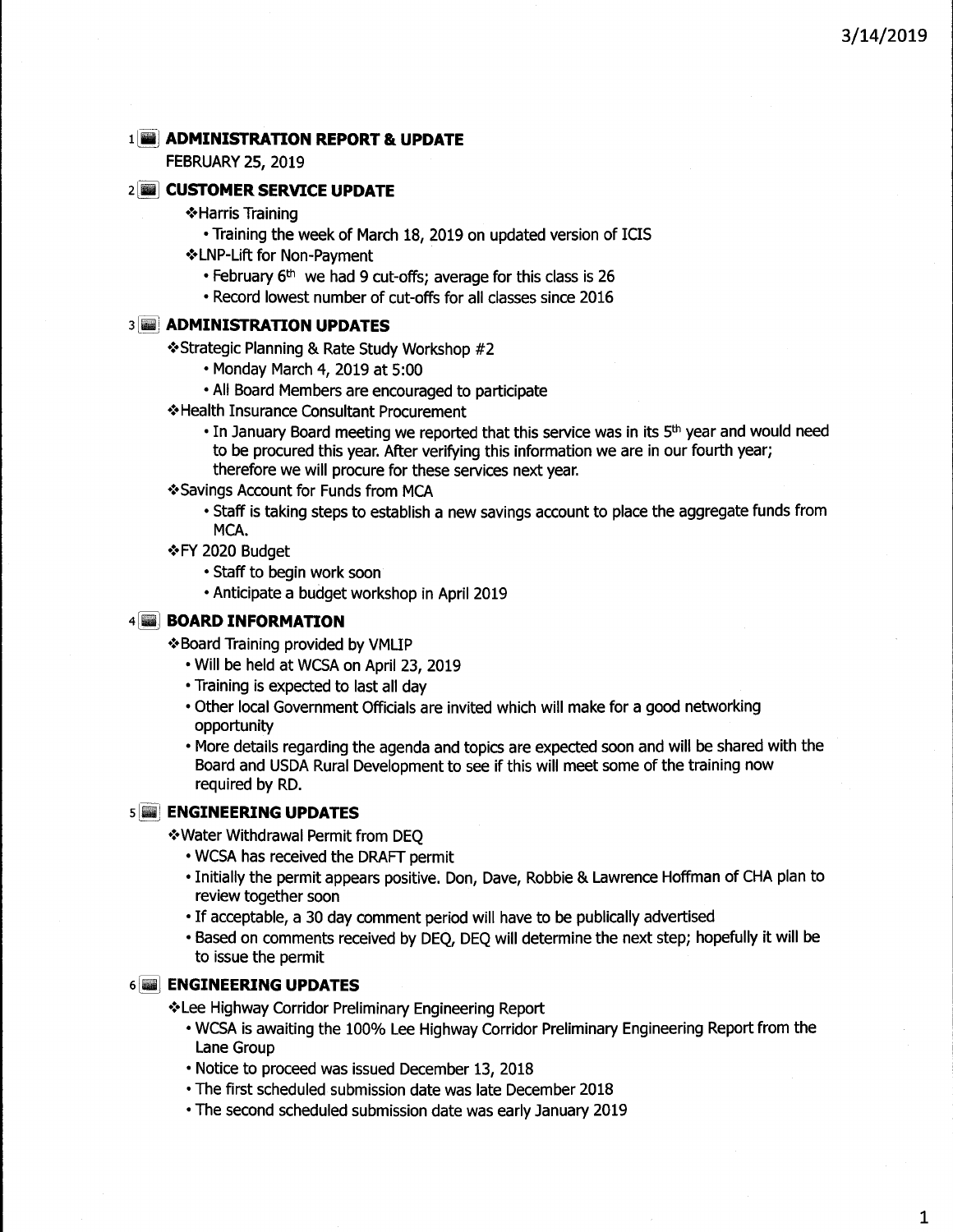- The third & last scheduled submission date was the last week of January 2019
- The amended agreement discussions with the Town of Abingdon have continued and been positive
- Targeting April 9, 2019 as a possible joint meeting date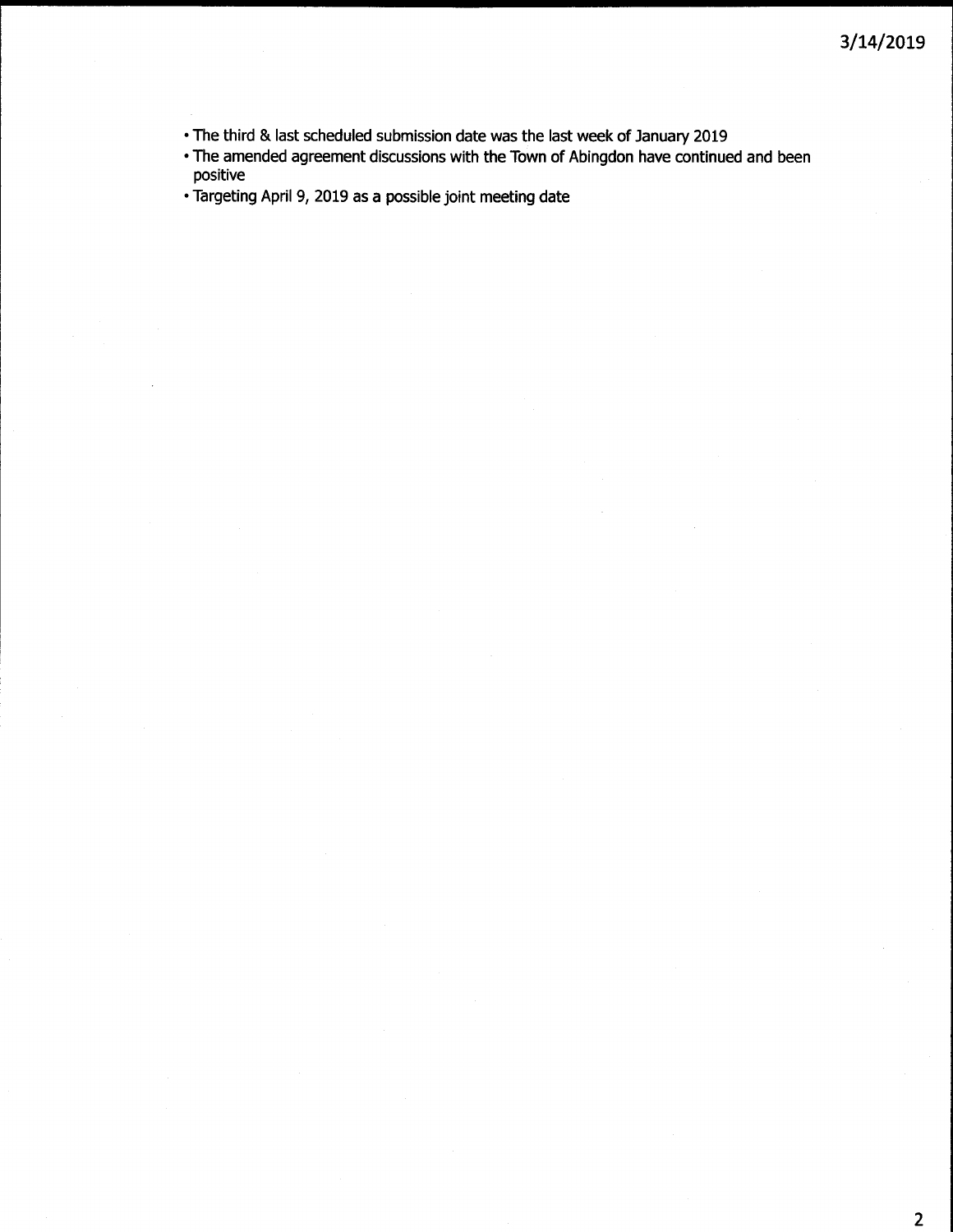# **Water Line Extension Projects**

- Rattle Creek - Bid Opening- February 21st. Received (3) bids, will be discussing this project further in later Agenda Items. Mr. White requested that the fire hydrants be ordered in yellow and that has been addressed in specifications.
- Rich Valley Road - Staff has issued Notice of Award.

Contract  $1$  – Little B Enterprises Contract  $2 - McFall Excavating$ 

Hope to schedule Pre-Construction Meeting for these project this week if possible and Issue Notice to Proceed. Fire hydrants to be ordered yellow were also addressed in shop drawing review.

### **Water Line Extension Projects**

- Sugar Cove Road - Staff met with pump representative and had a good meeting for pump stations options. WCSA is expecting factory pricing with available options soon.
- After Staff receives the information, design will be finalized.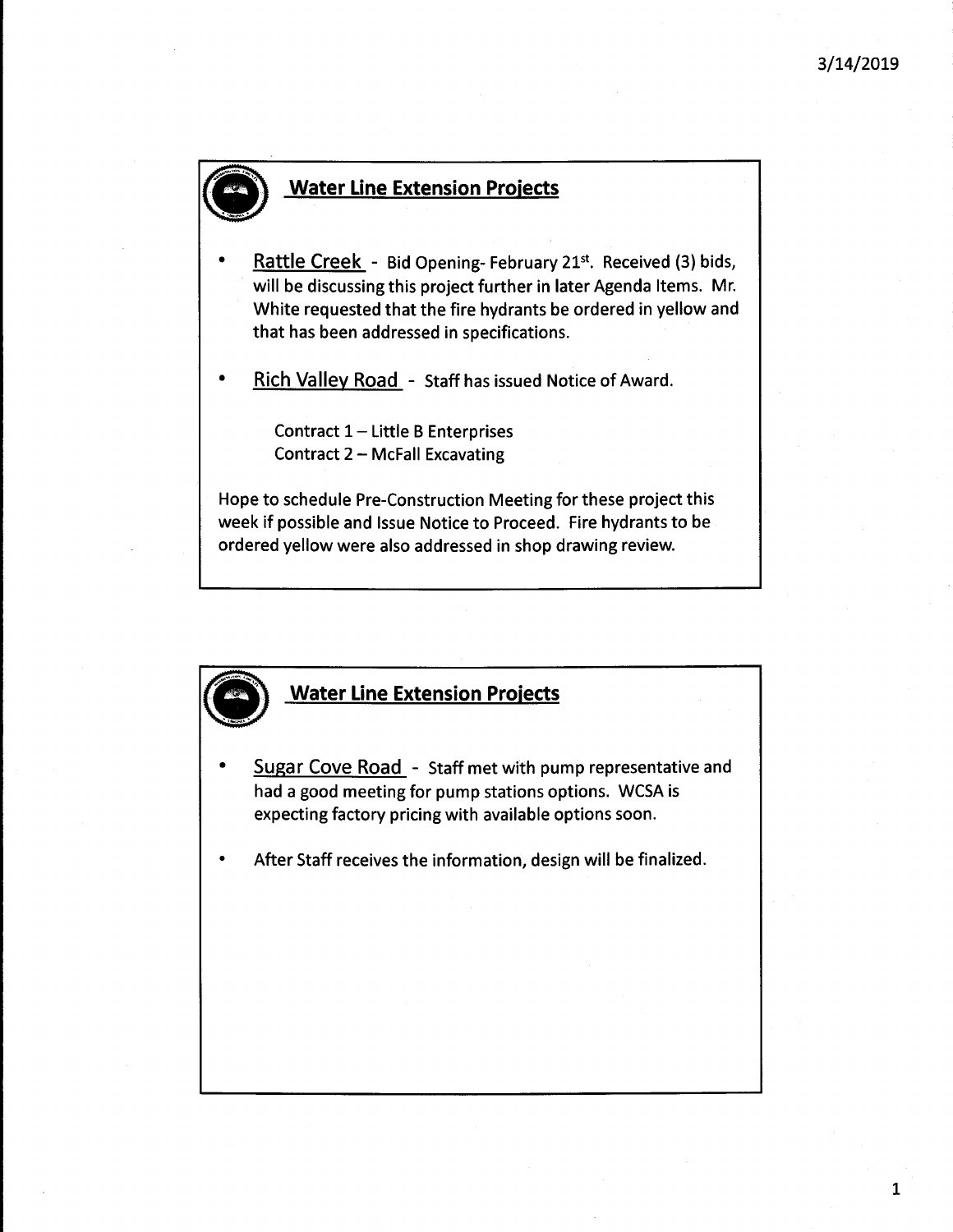# \_ Water Line Extension Projects

- Hidden Valley Phase 2-
- Staff continues to work on easements for the project.
- Held a pre-construction last Wednesday the 20<sup>th</sup> with VDH and Barton Well Drilling. Notice to Proceed has been issued for March 10<sup>th</sup>.
- Met with excavation contractor and Barton onsite the 21<sup>st</sup> and had discussion on preparing site for drilling.

# **Water Line Extension Projects**

- Mendota and Archery Range Road/Mary's Chapel Road-
- Hurt and Proffitt have submitted the PER to Rural Development.
- VDH is accepting applications for funding assistance for Year 2019. Staff desires to capture as much funding as possible for these projects.
- Applications are due April 1, 2019.
- Staff would request we apply once again to VDH for these projects and would also request to once again for WCSA to contribute \$l,SOO/committed connection.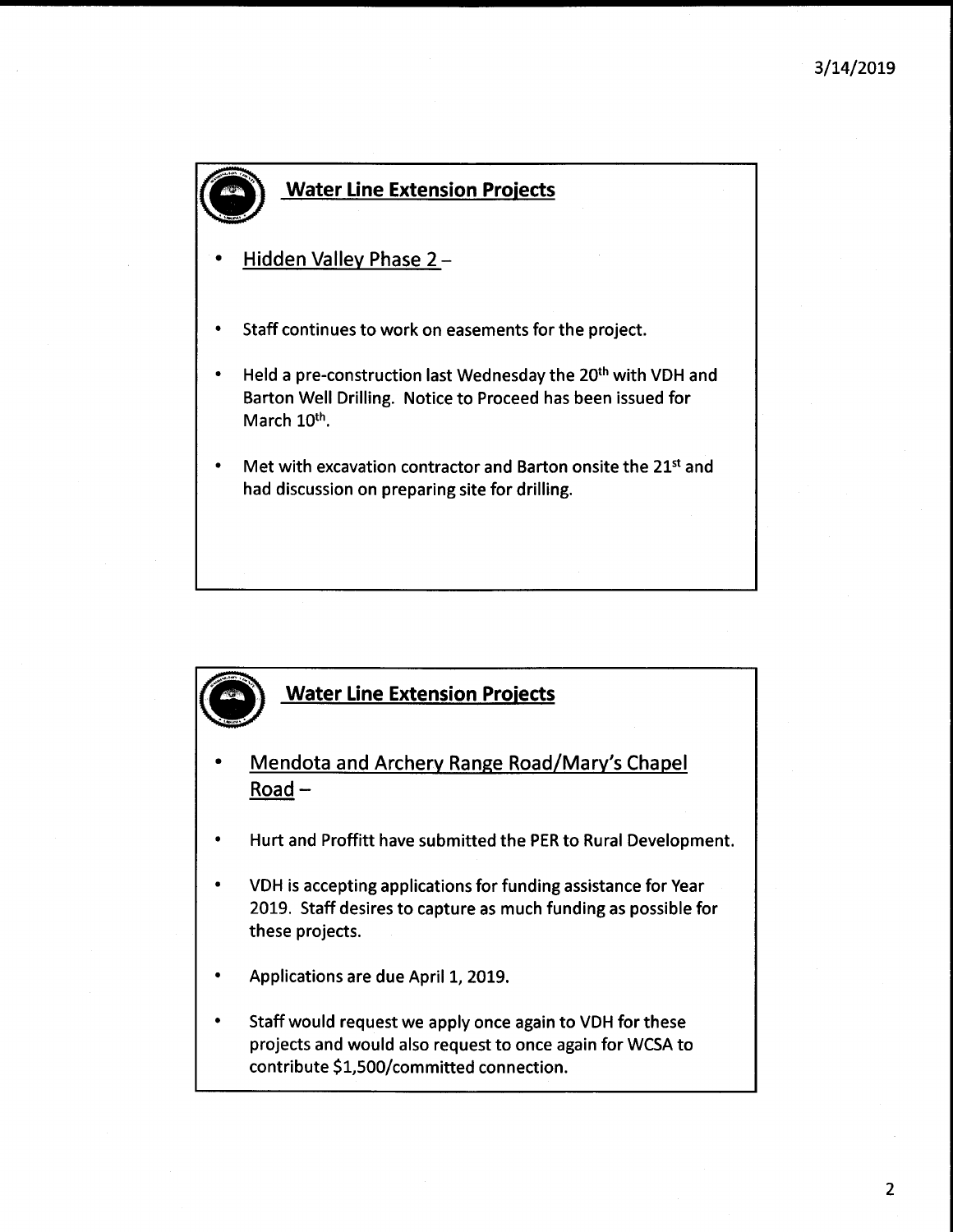

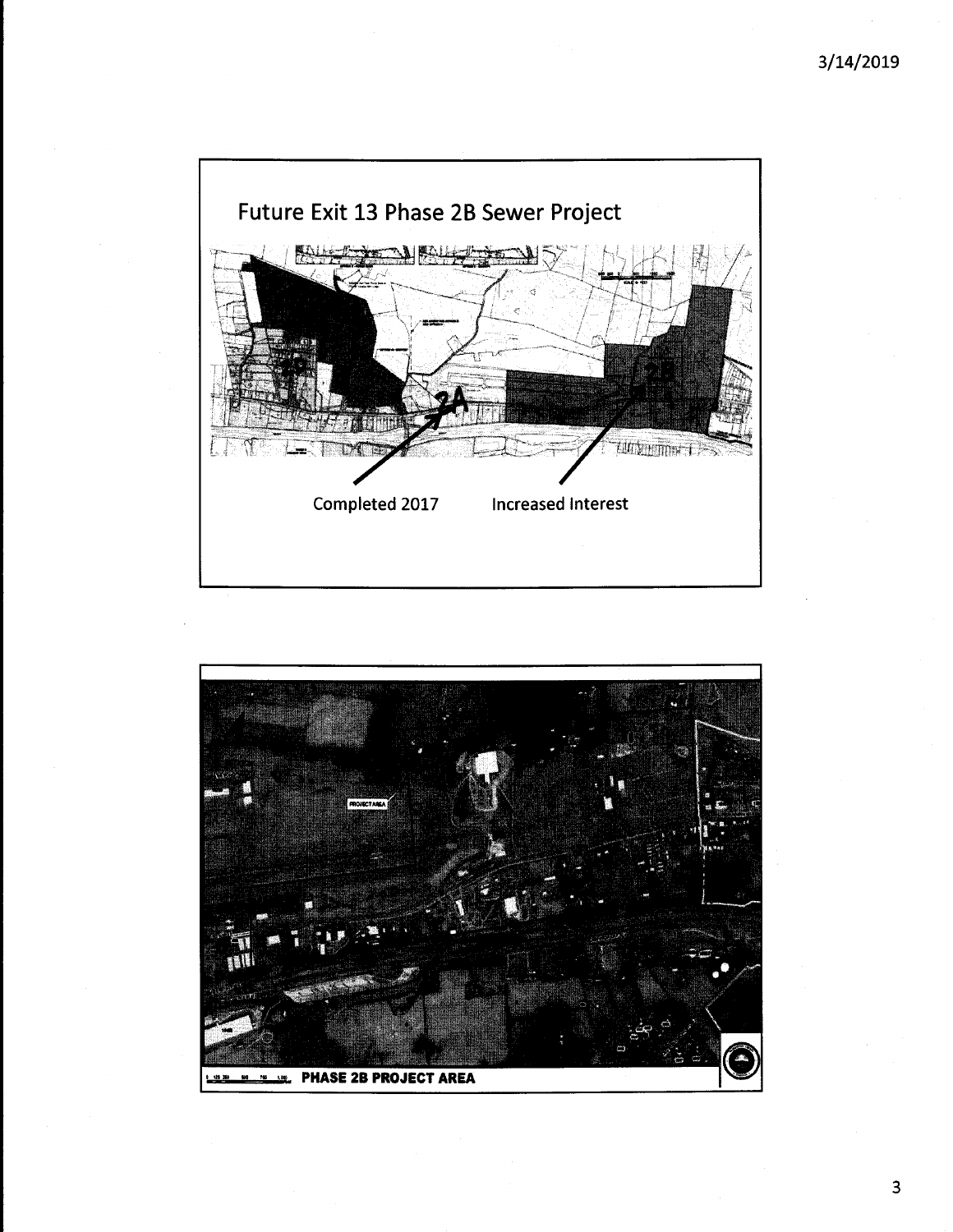- Phase 2 B is part of an overall plan for Exit 13.
- With interest building in this area for public sewer, Staff believes it is the right time to solicit User Agreements for the project.
- Possible 50 connections.
- User Agreement provides a basis to establish interest and commitments in a future project.
- Staff would like to requests the Boards consideration to solicit User Agreements for the future Phase 2B Sewer Project.

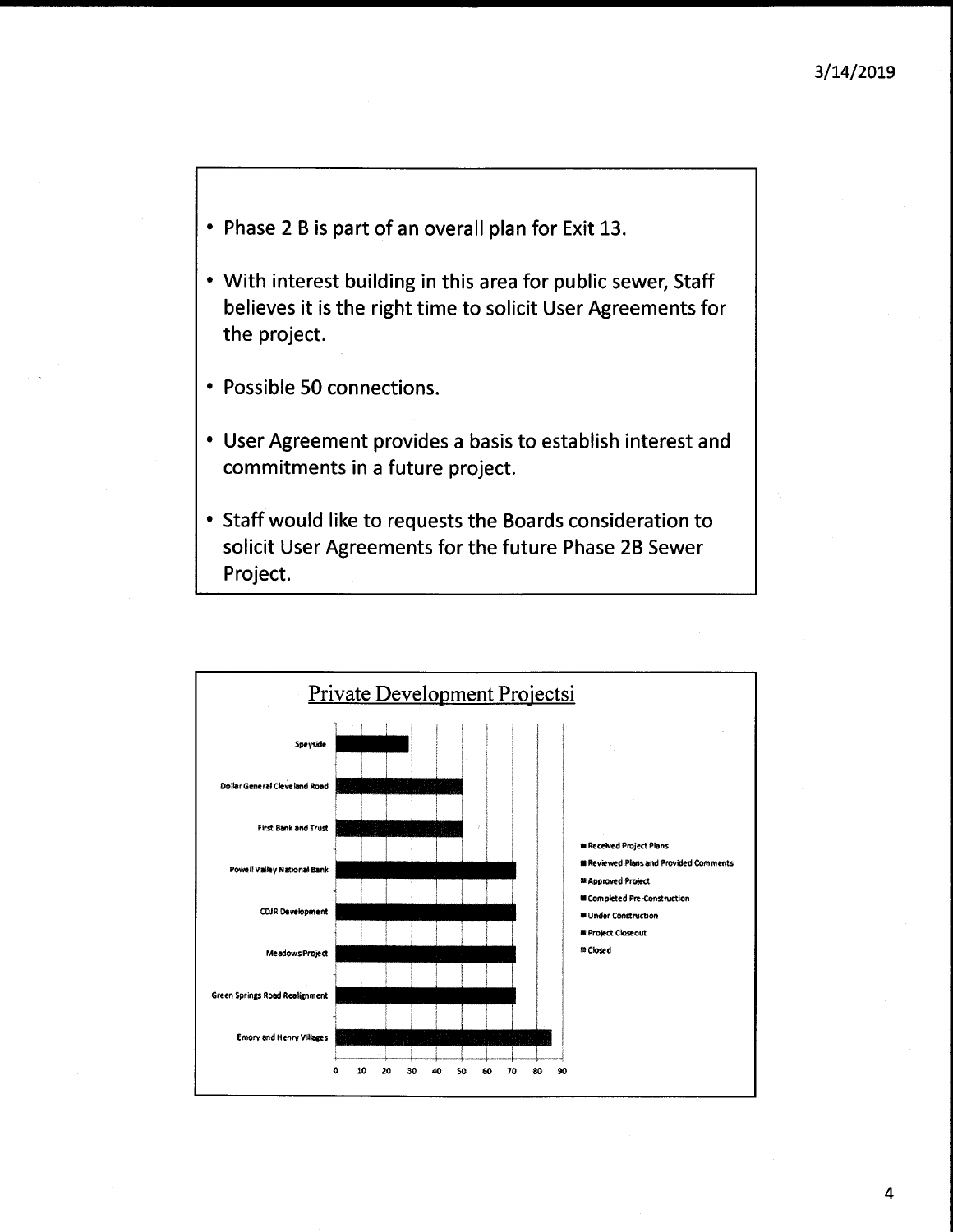Agenda Item 15 - Consideration of Awarding Construction Bids for the Rattle Creek Water Lien Extension Project

- Bid -opening last week on the  $21^{st}$ . Received (3) bids on the project.
- Lowest responsive bidder was from Little Henry's Excavating & Paving in the amount of:

Option 1 (PVC/Ductile) - \$310,501.00 Option 2 (Ductile Iron) - \$349,716.00

Staff believes Option 1 is more desirable and financially feasible for the following reasons:

- Additional cost/foot for ductile would be \$12.65/foot. For a recent project the cost difference between the 2 pipe types were \$9/ft.
- With pressure being below 150 psi and Rattle Creek not being a trunk line, option 1 lends itself more feasible.

• The project budget is \$350,967.05 with available funding of \$421,280.

Staff would like to make a recommendation to the Board to consider awarding Option 1 to Little Henry's Excavating& Paving Inc. in the amount of \$310,501.00.